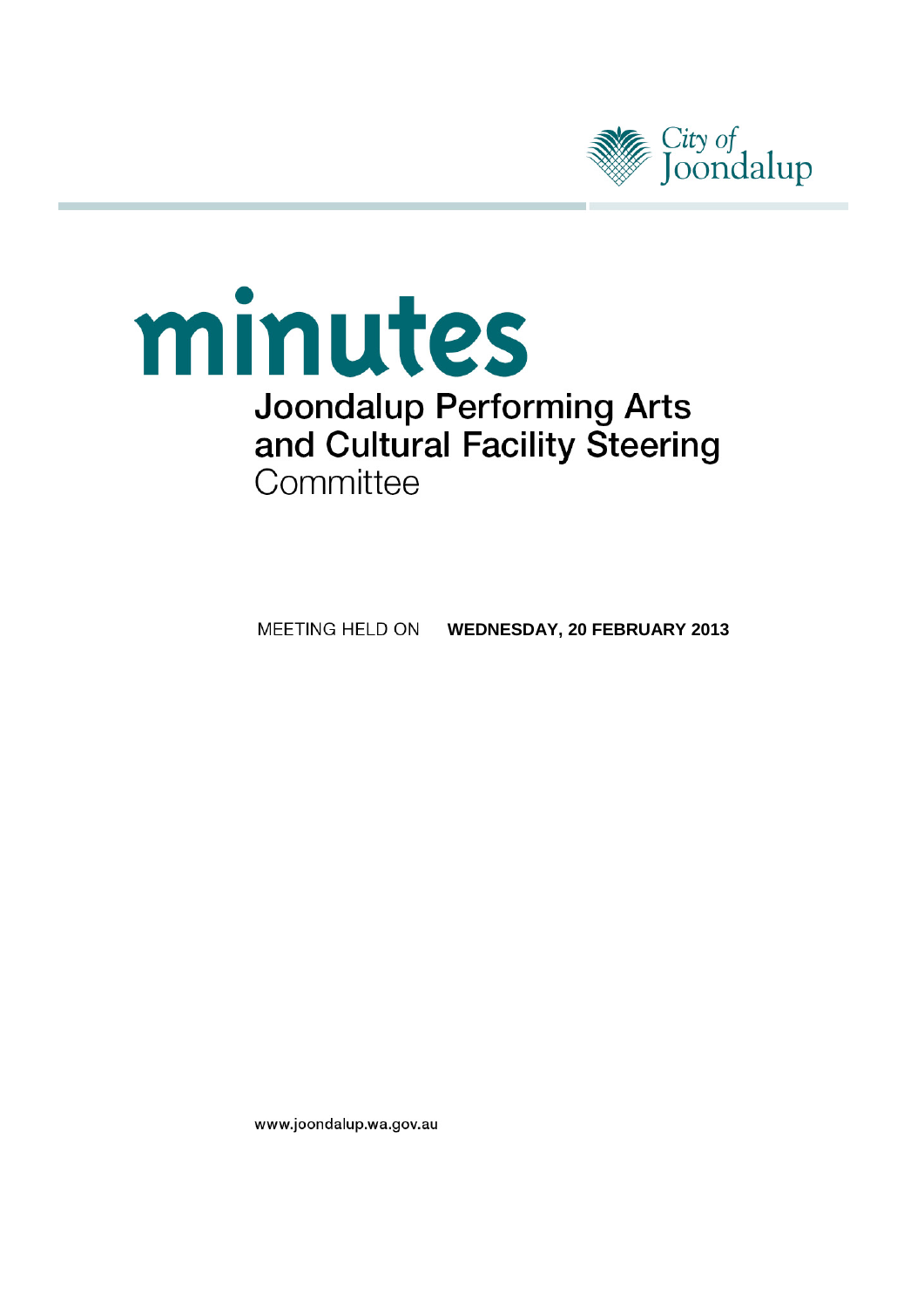# **TABLE OF CONTENTS**

| Page No |
|---------|
| 3       |
| 4       |
| 4       |
| 4       |
| 5       |
| 5       |
| 5       |
| 5       |
| 5       |
| 6       |
| 6       |
| 16      |
| 16      |
| 16      |
|         |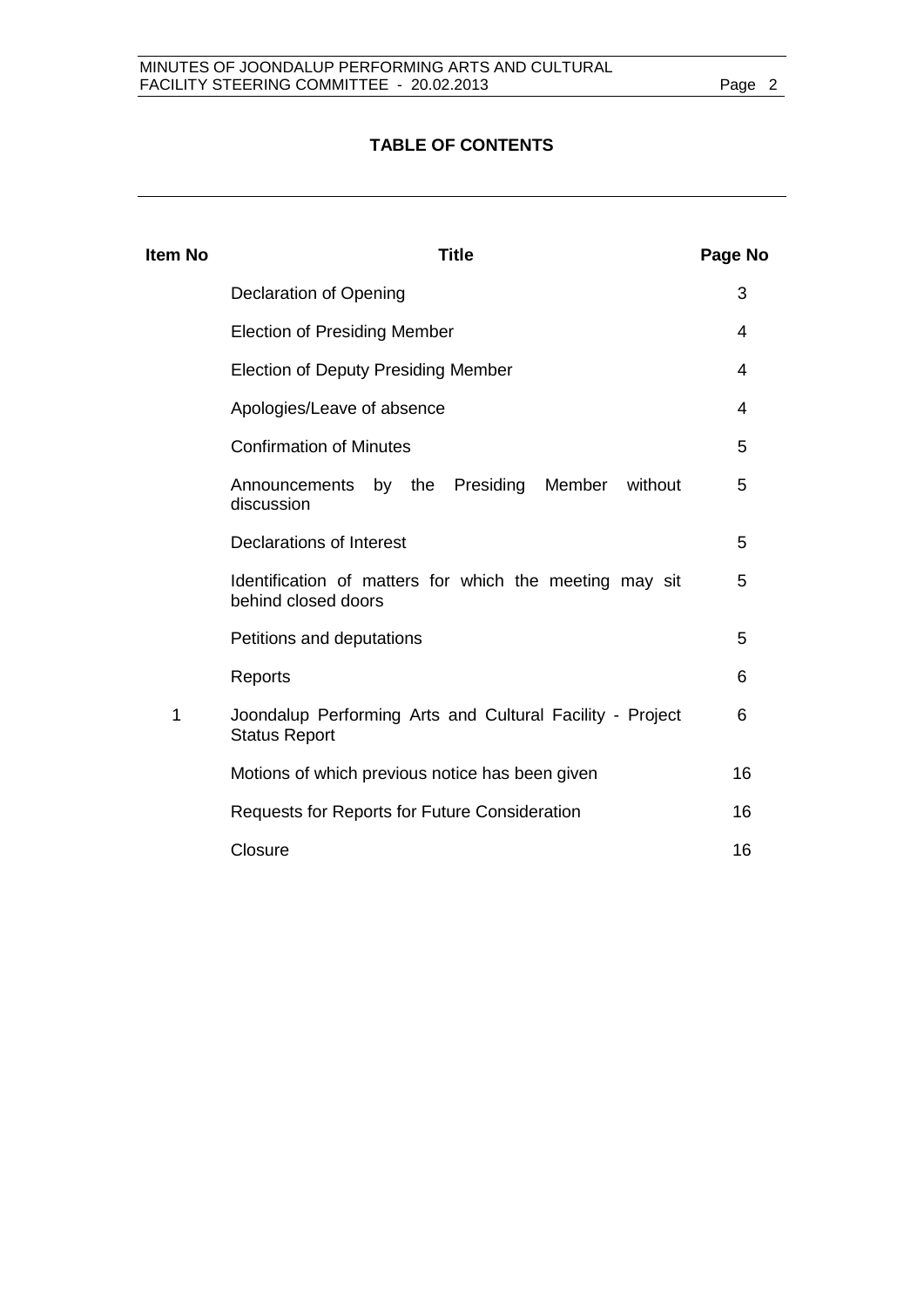# **CITY OF JOONDALUP**

**MINUTES OF THE JOONDALUP PERFORMING ARTS AND CULTURAL FACILITY STEERING COMMITTEE MEETING HELD IN CONFERENCE ROOM 1, JOONDALUP CIVIC CENTRE, BOAS AVENUE, JOONDALUP ON WEDNESDAY, 20 FEBRUARY 2013.**

# **ATTENDANCE**

# **Committee Members:**

| Cr Kerry Hollywood<br>Cr John Chester  |                                                                                  |
|----------------------------------------|----------------------------------------------------------------------------------|
| Cr Russ Fishwick, JP                   | from 5.36pm                                                                      |
| Cr Liam Gobbert                        | until 6.38pm                                                                     |
| Cr Tom McLean, JP                      |                                                                                  |
| Mr Alastair Bryant                     | <b>Specialist Expertise</b>                                                      |
| Mr Brett Dorney<br>(Deputy Member)     | Executive Director Strategic Planning, West<br>Coast Institute of Training       |
| Ms Christine Evans                     | President, Endeavour Theatre Company                                             |
| Mr Scott Henderson                     | Vice President (Corporate), Edith Cowan<br>University                            |
| Mr Garry Hunt                          | Chief Executive Officer, City of Joondalup                                       |
| Officers:                              |                                                                                  |
| Mr Jamie Parry<br>Mr Blignault Olivier | Director Governance and Strategy<br>until 5.40pm<br><b>Manager City Projects</b> |
| Mr Brad Sillence                       | Manager Governance absent from 6.43pm to 6.47pm                                  |
| Mr John Byrne                          | Governance Coordinator                                                           |
| Mr Scott Collins                       | Senior Projects Officer<br>from $5.42$ pm                                        |
| Mrs Deborah Gouges                     | <b>Governance Officer</b>                                                        |
|                                        |                                                                                  |
| Guests:                                |                                                                                  |

# <span id="page-2-0"></span>**DECLARATION OF OPENING**

In the absence of an elected Presiding Member and in accordance with authorisation from the Chief Executive Officer, the Director Governance and Strategy acted as Presiding Member and declared the meeting open at 5.35pm.

*Cr Russ Fishwick, JP entered the room, the time being 5.36pm.*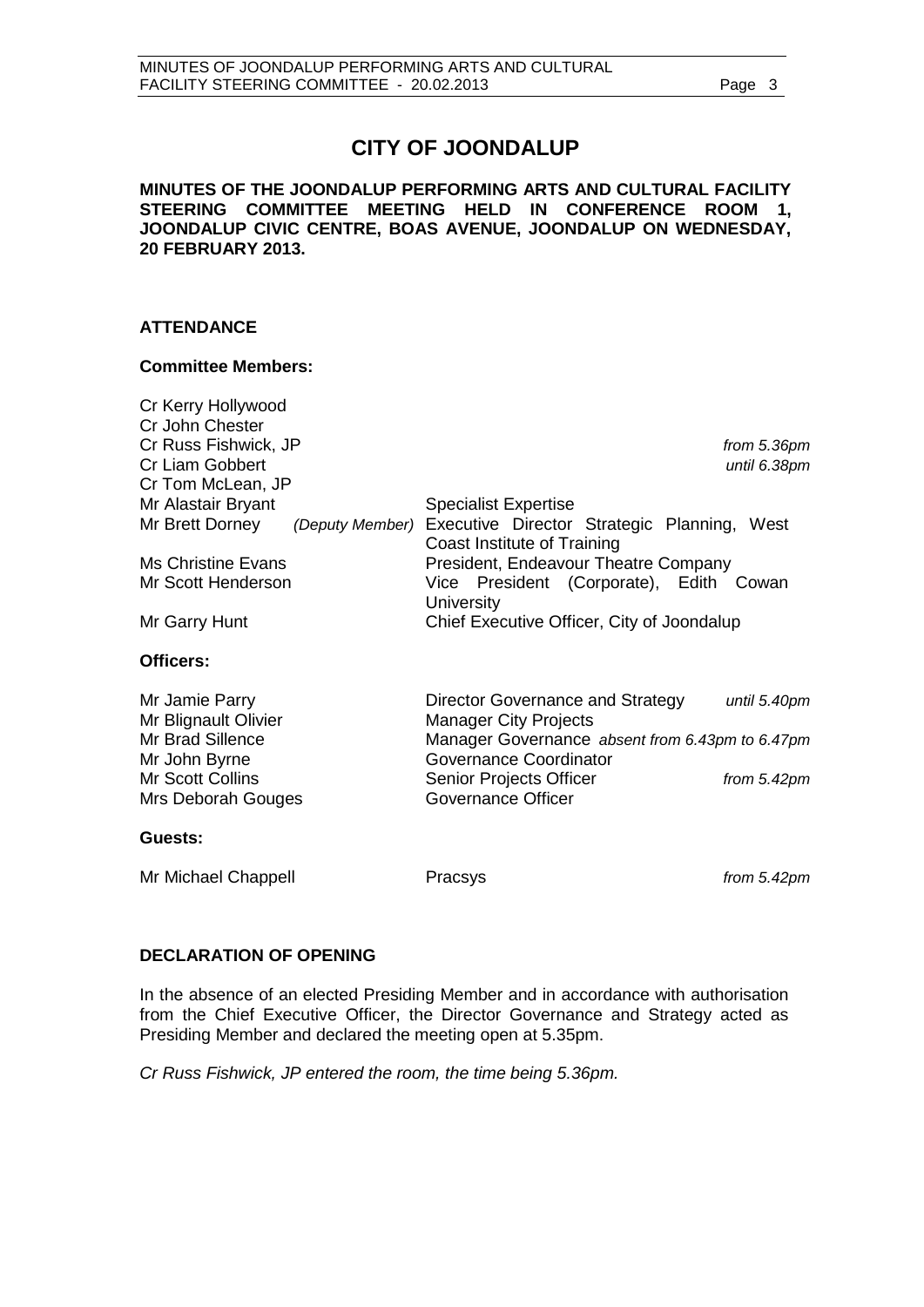# **ELECTION OF PRESIDING MEMBER**

Section 5.12 of the *Local Government Act 1995* requires a committee appointed by a local government to appoint a Presiding Member as the first item of business at its first meeting. Schedule 2.3 of the Act requires the Chief Executive Officer to preside. As the Chief Executive Officer is a committee member, the Director Governance and Strategy was authorised to preside at the meeting until the office of Presiding Member was filled.

The Director Governance and Strategy sought nominations for the position of Presiding Member.

Nominations for the position of Presiding Member were given to the Director Governance and Strategy in writing.

Cr Gobbert nominated Cr Hollywood for the position of Presiding Member. Cr Hollywood accepted the nomination.

There being no further nominations, Cr Hollywood was declared elected unopposed to the position of Presiding Member and assumed the Chair at 5.38pm.

# **ELECTION OF DEPUTY PRESIDING MEMBER**

Cr Hollywood sought nominations for the position of Deputy Presiding Member.

Nominations for the position of Deputy Presiding Member were given to the Presiding Member in writing.

Cr Hollywood nominated Cr McLean for the position of Deputy Presiding Member. Cr McLean accepted the nomination.

There being no further nominations, Cr McLean was declared elected unopposed to the position of Deputy Presiding Member.

*Director Governance and Strategy left the Room, the time being 5.40pm.* 

### <span id="page-3-0"></span>**APOLOGIES/LEAVE OF ABSENCE**

# **Apologies**

Mr Russell Coad Mr Nigel D'Cruz Superintendent Scott Higgins Mr Brian Yearwood

### **Leave of Absence**

<span id="page-3-1"></span>Cr Philippa Taylor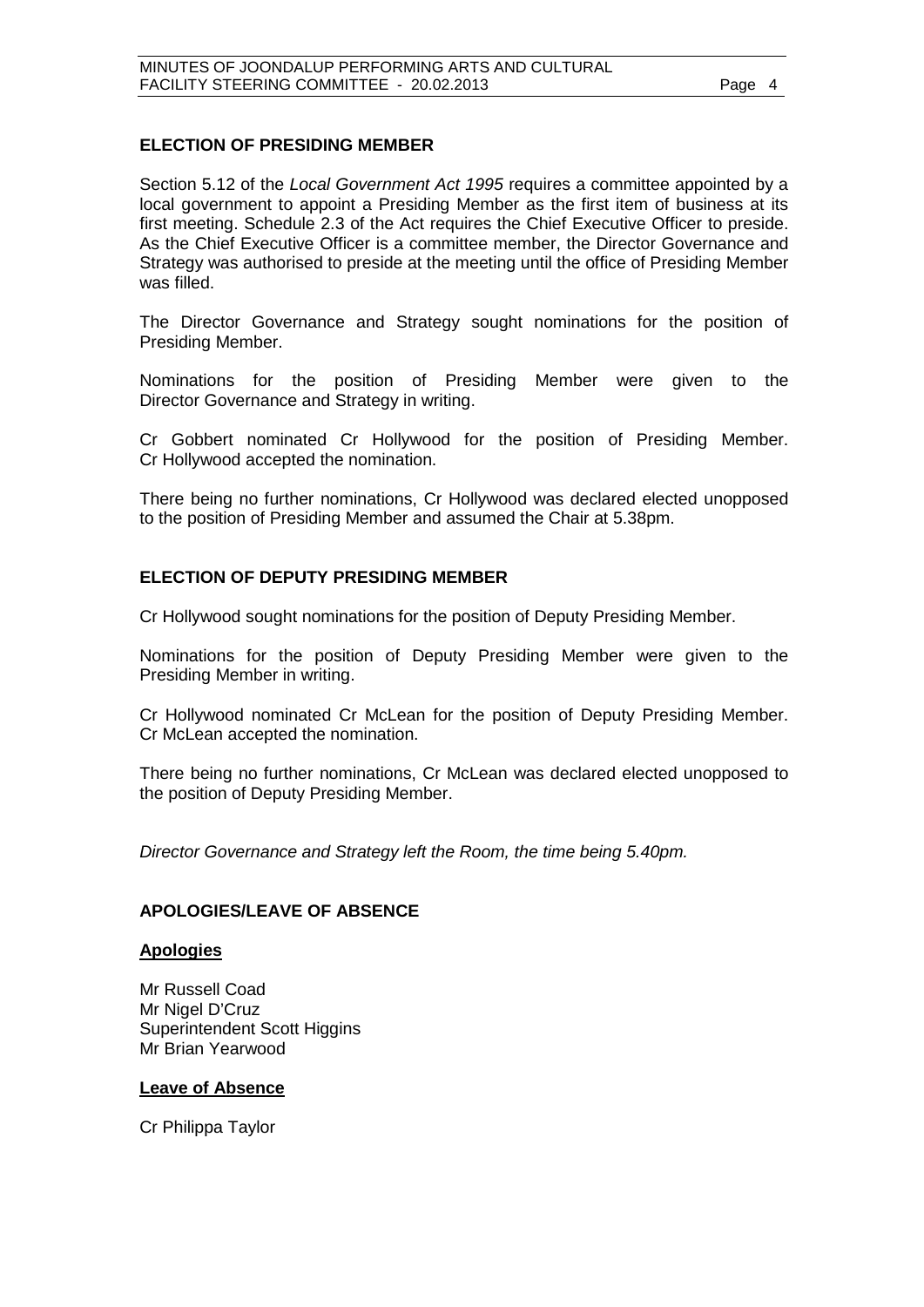# **CONFIRMATION OF MINUTES**

# MINUTES OF THE JOONDALUP PERFORMING ARTS AND CULTURAL FACILITY STEERING COMMITTEE MEETING HELD ON 15 SEPTEMBER 2011

**MOVED Cr Fishwick, SECONDED Cr McLean that the minutes of the meeting of the Joondalup Performing Arts and Cultural Facility Steering Committee held on 15 September 2011 be confirmed as a true and correct record.**

## **The Motion was Put and CARRIED (10/0)**

**In favour of the Motion:** Crs Hollywood, Chester, Fishwick, Gobbert and McLean, Mr Bryant, Mr Dorney, Ms Evans, Mr Henderson and Mr Hunt.

# <span id="page-4-0"></span>**ANNOUNCEMENTS BY THE PRESIDING MEMBER WITHOUT DISCUSSION**

Nil.

# <span id="page-4-1"></span>**DECLARATIONS OF INTEREST**

Nil.

# <span id="page-4-2"></span>**IDENTIFICATION OF MATTERS FOR WHICH THE MEETING MAY SIT BEHIND CLOSED DOORS**

In accordance with Clause 76 of the City's *Standing Orders Local Law 2005*, this meeting was not open to the public.

# <span id="page-4-3"></span>**PETITIONS AND DEPUTATIONS**

Nil.

*The Senior Projects Officer and Mr Michael Chappell entered the Room, the time being 5.42pm.*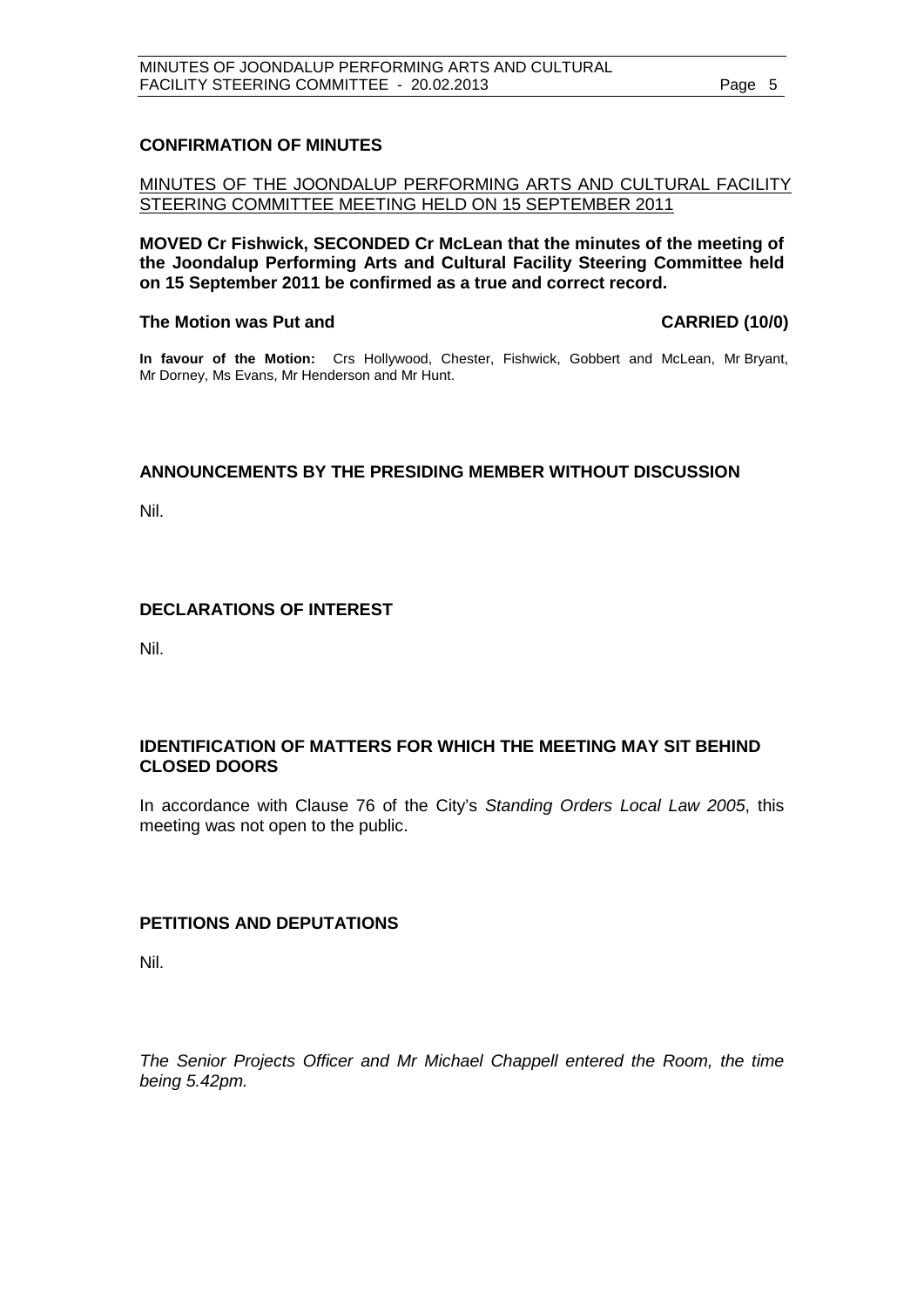# <span id="page-5-0"></span>**REPORTS**

# <span id="page-5-1"></span>**ITEM 1 JOONDALUP PERFORMING ARTS AND CULTURAL FACILITY - PROJECT STATUS REPORT**

| <b>WARD</b>                           | <b>North</b>                                    |  |  |  |
|---------------------------------------|-------------------------------------------------|--|--|--|
| <b>RESPONSIBLE</b><br><b>DIRECTOR</b> | Mr Garry Hunt<br><b>Chief Executive Officer</b> |  |  |  |
| <b>FILE NUMBER</b>                    | 75577, 101515                                   |  |  |  |

| <b>ATTACHMENTS</b>            | Attachment 1 Market Analysis and Feasibility                                                                                                                                                            | Study |  |  |  |
|-------------------------------|---------------------------------------------------------------------------------------------------------------------------------------------------------------------------------------------------------|-------|--|--|--|
|                               | (Please Note: This Attachment is confidential and<br>will appear in the official Minute Book only)<br>Attachment 2 Consultation Plan<br>Attachment 3 Artist impressions<br>Attachment 4 Project Program |       |  |  |  |
| <b>AUTHORITY / DISCRETION</b> | Information - includes items provided to Council for<br>information purposes only that do not require a<br>decision of Council (that is for 'noting').                                                  |       |  |  |  |

# **PURPOSE**

For Council to consider the results of the market analysis and feasibility study, including design description and the options available for progressing the project. An update on the proposed Jinan Garden is also provided for information.

# **EXECUTIVE SUMMARY**

In March 2012 the City engaged consultants, Pracsys, to undertake a market analysis and feasibility study for the Joondalup Performing Arts and Cultural Facility (JPACF).

The study covers the following key topics:

- Demand and supply analysis with gap analysis (latent and unmet demand for activities and facilities).
- Accommodation schedule and detailed development concept description.
- Operations management and description of the proposed facility.
- Documented business analysis framework and financial analysis.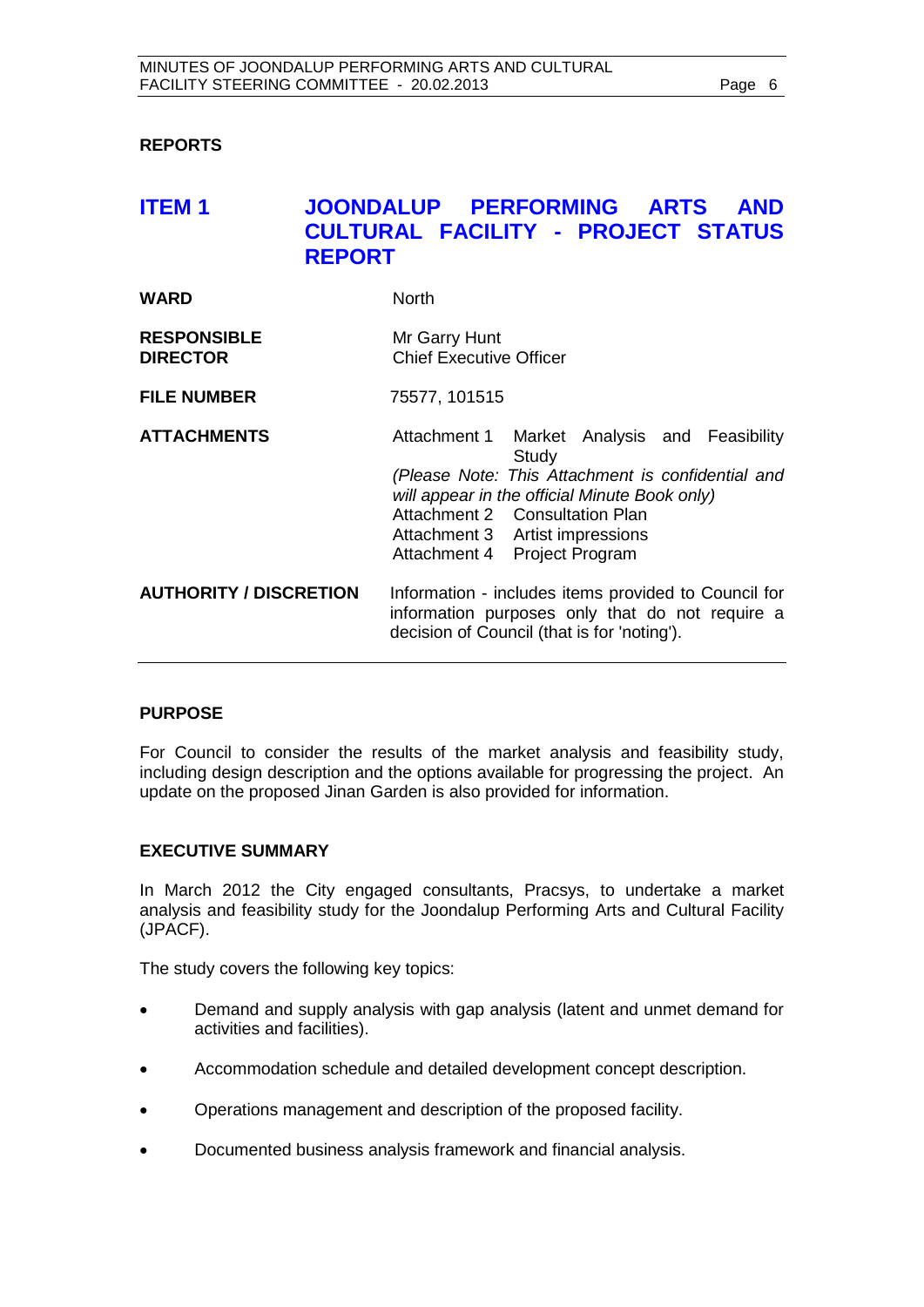The final report was delivered to the City in November 2012 (Attachment 1 refers).

An interim status report on the market analysis and feasibility study was presented to Elected Members at the Strategy Session held on 4 September 2012 and the final Market Analysis and Feasibility Study was presented to Elected Members on 27 November 2012. External members of the JPACF- Steering Committee were briefed on the results of the study at a series of informal meetings held during December 2012.

Following a review of the market analysis and feasibility study by City officers, a project program, including tasks and milestones, has been developed to progress the project. The project program, including proposed tasks, is discussed later in this report.

*It is recommended that Council:*

- *1 NOTES the Joondalup Performing Arts and Cultural Facility Project Status Report, including the Market Analysis and Feasibility Study as detailed in Attachment 1 to this Report;*
- *2 SUPPORTS progressing the Joondalup Performing Arts and Cultural Facility project in accordance with the project program as detailed in Attachment 4 to this Report, including the following tasks:*
	- *2.1 Further investigations into alternative facility design options;*
	- *2.2 Undertake a Social Impact Assessment of the Joondalup Performing Arts and Cultural Facility;*
	- *2.3 Further investigations of potential capital funding sources for the construction of the Joondalup Performing Arts and Cultural Facility;*
	- *2.4 Further investigation of processes towards developing a concept design for the facility.*

# **BACKGROUND**

At its meeting held on 22 June 2010 (CJ103-06/20 refers), Council established the JPACF-Steering Committee and endorsed the Project Philosophy and Parameters for the JPACF which articulated the philosophy/vision for the facility as:

- the provision of a world class, state of the art facility; incorporating innovative and sustainable design, symbiotic with the existing natural and built environment
- a place for the pursuit of activities such as:
	- performing arts
	- visual arts and crafts
	- film and media
	- cultural events
- able to host a mixture of commercial and community activities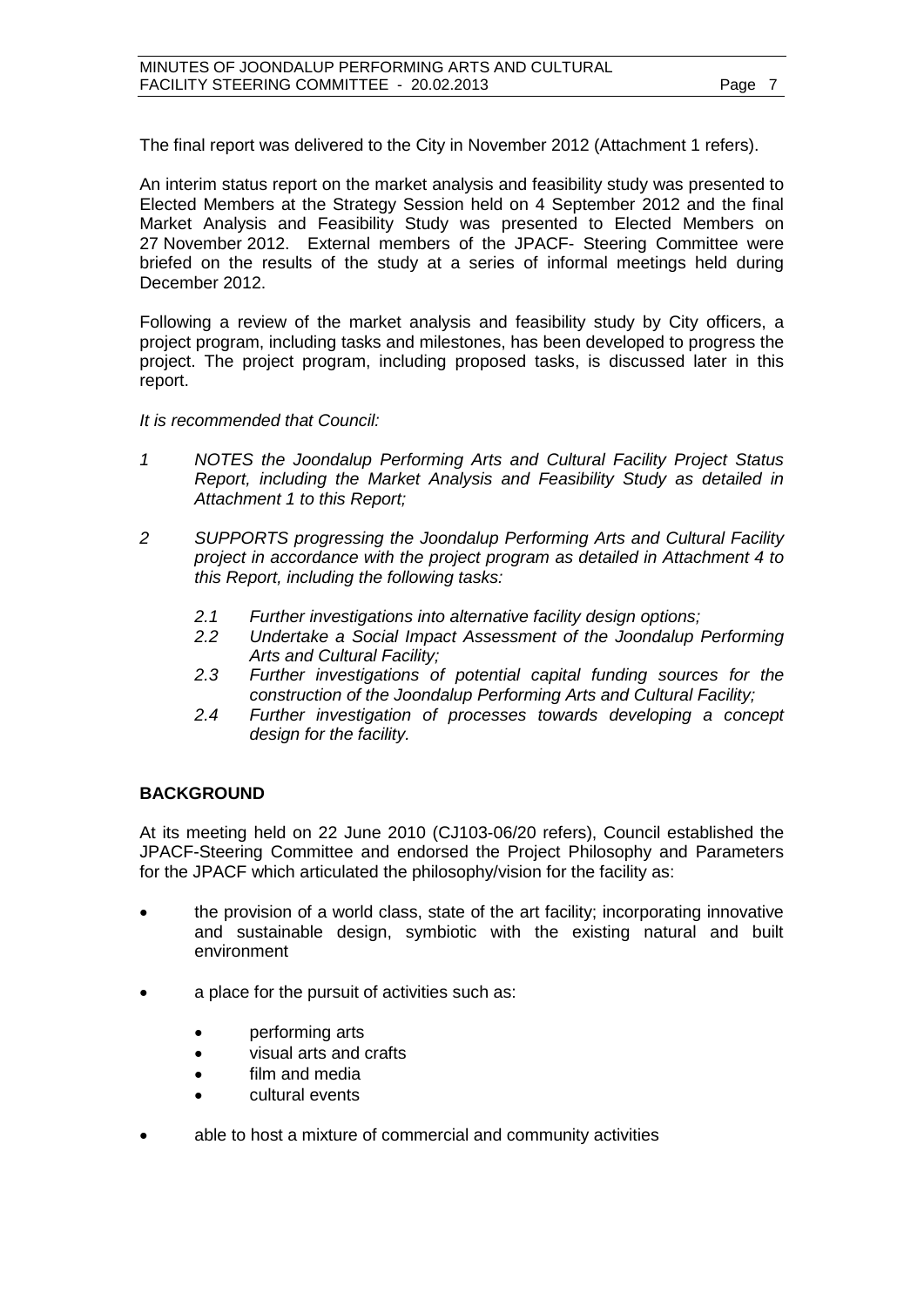- the creation of an inclusive environment a place to celebrate imagination and creativity
- inspiring individuals and the community to participate in culture and the arts
- reinforcing the Joondalup City Centre as the creative and education centre of the northern corridor.

Further, Council endorsed the following Terms of Reference for the JPACF-Steering Committee at its meeting held on 21 September 2010 (CJ150-09/10 refers):

- To provide advice and make recommendations to Council on:
	- the architectural design elements to be incorporated into the Joondalup Performing Arts and Cultural Facility
	- the core components to be included in the Joondalup Performing Arts and Cultural Facility
	- the capacity of the design features to be included in the Joondalup Performing Arts and Cultural Facility
	- the options for the ongoing management and utilisation of the Joondalup Performing Arts and Cultural Facility.
- The authority to form a reference or working group (as deemed appropriate) to assist with the implementation of the required tasks.

At its meeting held on 11 October 2011 (CJ200-10/11 refers), at the recommendation of the JPACF-Steering Committee, Council agreed, in part, to support:

*"the undertaking of future market analysis involving comprehensive research into:*

- *Market analysis of stakeholder requirements and potential users of facilities for the performing arts events and visual arts;*
- *Events and visual arts activities;*
- *Consumer preferences;*
- *Economic impact studies and economic modelling;*
- *Management and operational modelling;*
- *Funding and financial models; and*
- *Social and community impact studies*."

In March 2012, in accordance with the City's procurement processes, consultants Pracsys were engaged by the City to undertake a market analysis and feasibility study for the JPACF.

# **DETAILS**

The City engaged Pracsys to conduct a market analysis and feasibility study for the proposed JPACF. The JPACF will represent an on-going cost to the City if it is built; however it will significantly improve the City's cultural life and urban development.

The research undertaken for the market analysis and feasibility study indicates there is currently a significant under provision of performing arts and cultural facilities within the northern corridor.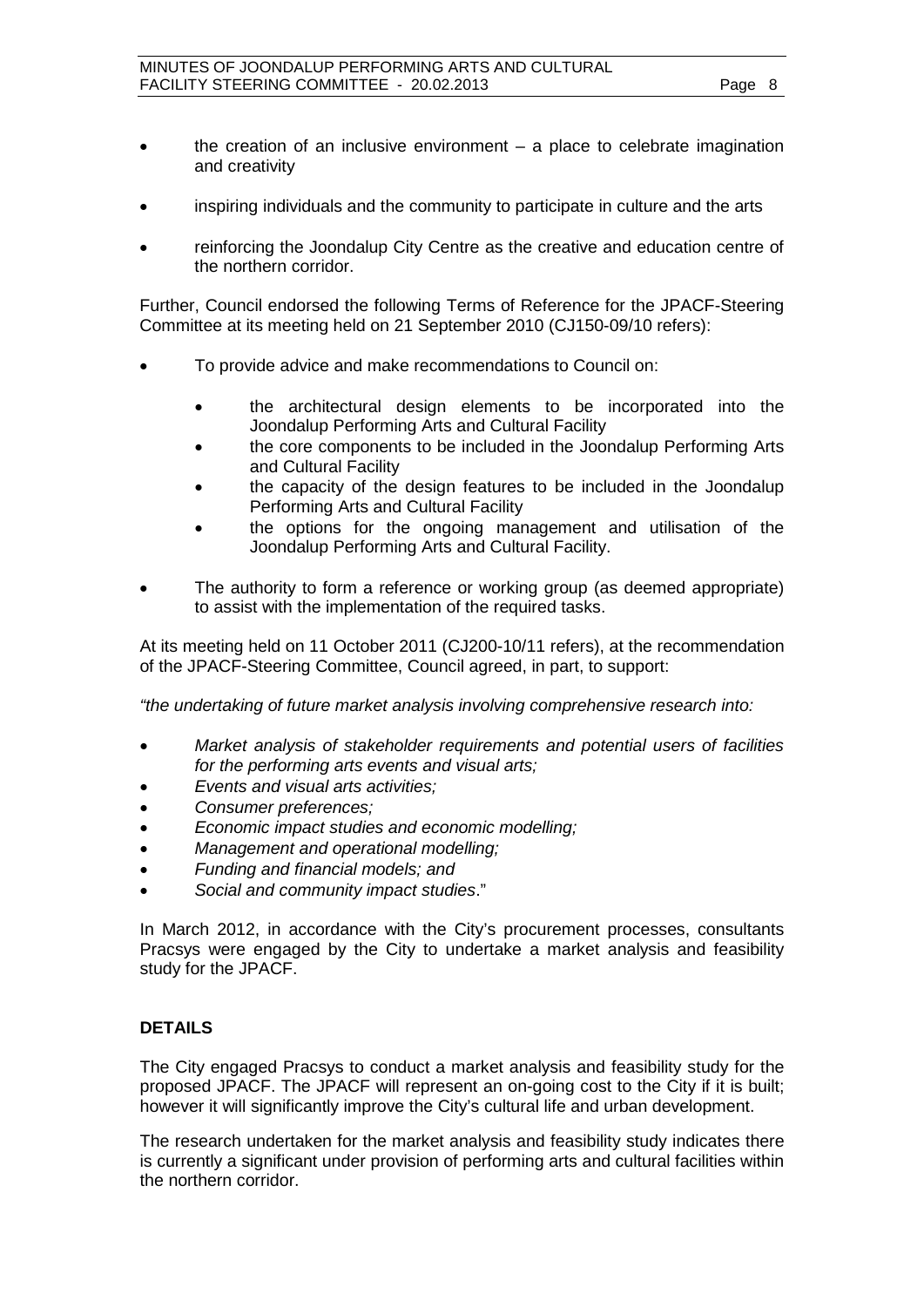As part of the study extensive demand modelling was undertaken based on Australian Bureau of Statistics (ABS) surveys of culture and arts participation and attendance, and population projections. These tools were used to develop a model that estimates the level of cultural activity that could be expected of a Western Australian population of the size and demographic profile of the primary catchment area (defined as the Cities of Joondalup and Wanneroo).

The ABS culture and arts participation and attendance survey data indicated that people within the primary catchment area were involved, or would like to be involved, in significantly more activities than the estimation model suggested. This indicates local residents are either travelling outside of the primary catchment area for their cultural pursuits or the activity is not occurring at all.

Extensive consultation was also undertaken as part of the market analysis (Attachment 2 refers). This consultation included Western Australian cultural This consultation included Western Australian cultural organisations and art producers, local cultural organisations within the City, the existing school-based performing arts centres in the area, existing conference and function venues and the Perth Convention Bureau.

The results of the consultation reinforced the suggestion that there is a lack of facilities within the City and the north west metropolitan region. Evidence exists that local groups travel considerable distances to access suitable facilities for performances and the like. A significant number of respondents consulted indicated their support for the development of a purpose-built performing arts centre, with a large primary performance space.

Based on the results of the market analysis a model program of events was developed connecting the results with the facility design. The model program is typical of programs run by existing facilities similar to that proposed for the JPACF. A detailed design description was also developed, informed by the model program and the market analysis. The design description outlined in the study allows for considerable community cultural activity and activation and differs to that of a traditional performing arts facility. For the purposes of the study the design is referred to as an "Art Box". Artistic impressions of what an Art Box design could look like on the development site have been prepared (Attachment 3 refers).

While an exact accommodation schedule is yet to be confirmed, the Art Box design proposed in response to the market analysis contains the following spaces:

- A lyric theatre of 850 seats, including a fly tower, of the highest mechanical standard, lighting and acoustic specifications.
- A 200 seat black box theatre to accommodate a variety of non-traditional theatre stagings and performances.
- A range of rehearsal spaces that could also serve as places for small performances and general community activities.
- Theatre support spaces such as box office, green room, make up and change areas, backstage workshops and storage.
- A foyer to serve both theatres that could also function as a reception and exhibition space.
- A dedicated art gallery.
- Spaces for the practice of fine art and crafts.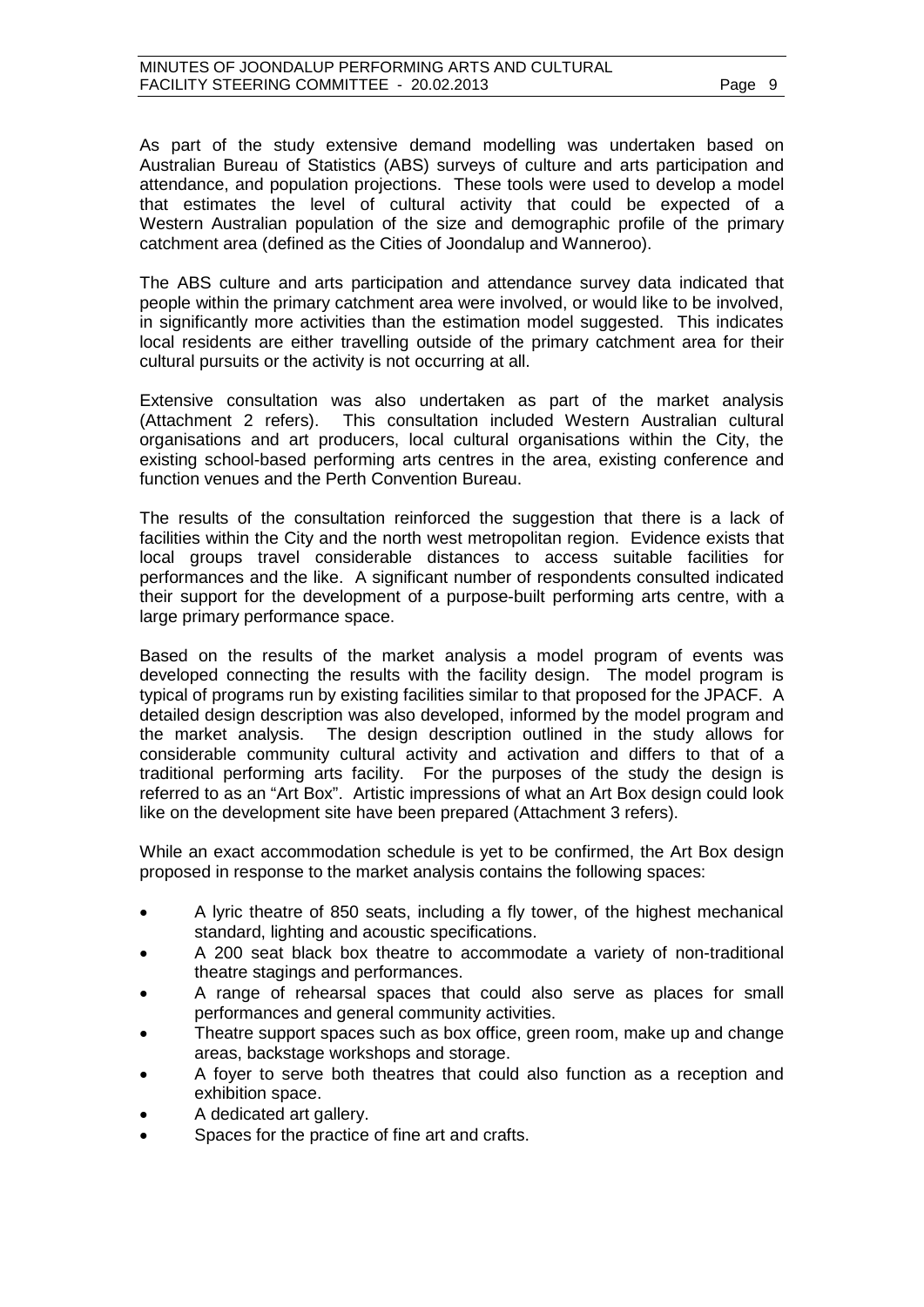- Curatorial storage.
- Bar and catering facilities (the proximity to the West Coast Institute of Training Hospitality School should be factored into this activity).
- Offices and managerial spaces.
- An undercroft car park to cater for staff, and patrons of the JPACF and day-time public parking.

The proposed accommodation schedule addresses the demand identified through the market analysis and defines the primary purpose of the JPACF as being the delivery of a wide range of performance activities including drama, dance and music and the provision of visual arts spaces. The proposed facility would also accommodate secondary functions such as conferences and civic receptions adding to its financial viability. In addition, the consideration of additional (multi-level) car-parking and commercial office space may assist with the financial viability of the facility.

The capital cost for the "Art Box" facility described above is in the vicinity of \$78 million. This figure would increase to approximately \$100.5 million with the inclusion of additional car parking and commercial office space.

For the purposes of analysing the financial feasibility of the Art Box design, a management model whereby the JPACF is run as a division/department of the City was used. However, this model is one of a number of potential management models that have varying degrees of autonomy from the City.

In addition to the capital cost, it has been estimated that the JPACF will require an ongoing operating contribution from the City. The feasibility analysis estimates this contribution to be approximately \$496,000 per annum after reaching projected operational capacity. Further rigorous analysis of the ongoing operating contribution and the financing costs associated with the City's contribution to constructing the facility is required. However, this analysis is dependent on the design and management options under consideration by Council.

Given the substantial financial implications to the City of constructing the JPACF and the potential on-going financial contribution, as part of the feasibility study, further research was conducted that investigated options for reducing the capital cost of the facility while maintaining Council's philosophy and parameters for the development.

The construction of an Art Box design for the JPACF:

- allows for substantial community activity, in addition to professional performances in the two main spaces
- provides significant visual arts potential
- provides purpose built arts and crafts workshop and learning spaces that have the potential to improve community engagement.

An alternative to the Art Box design is the construction of a more traditional performing arts centre (traditional PAC) that would provide a greater focus on performing arts due to the absence of an art gallery, workshop and dedicated studio spaces, curatorial spaces and a reduction in the size of the conference and function spaces.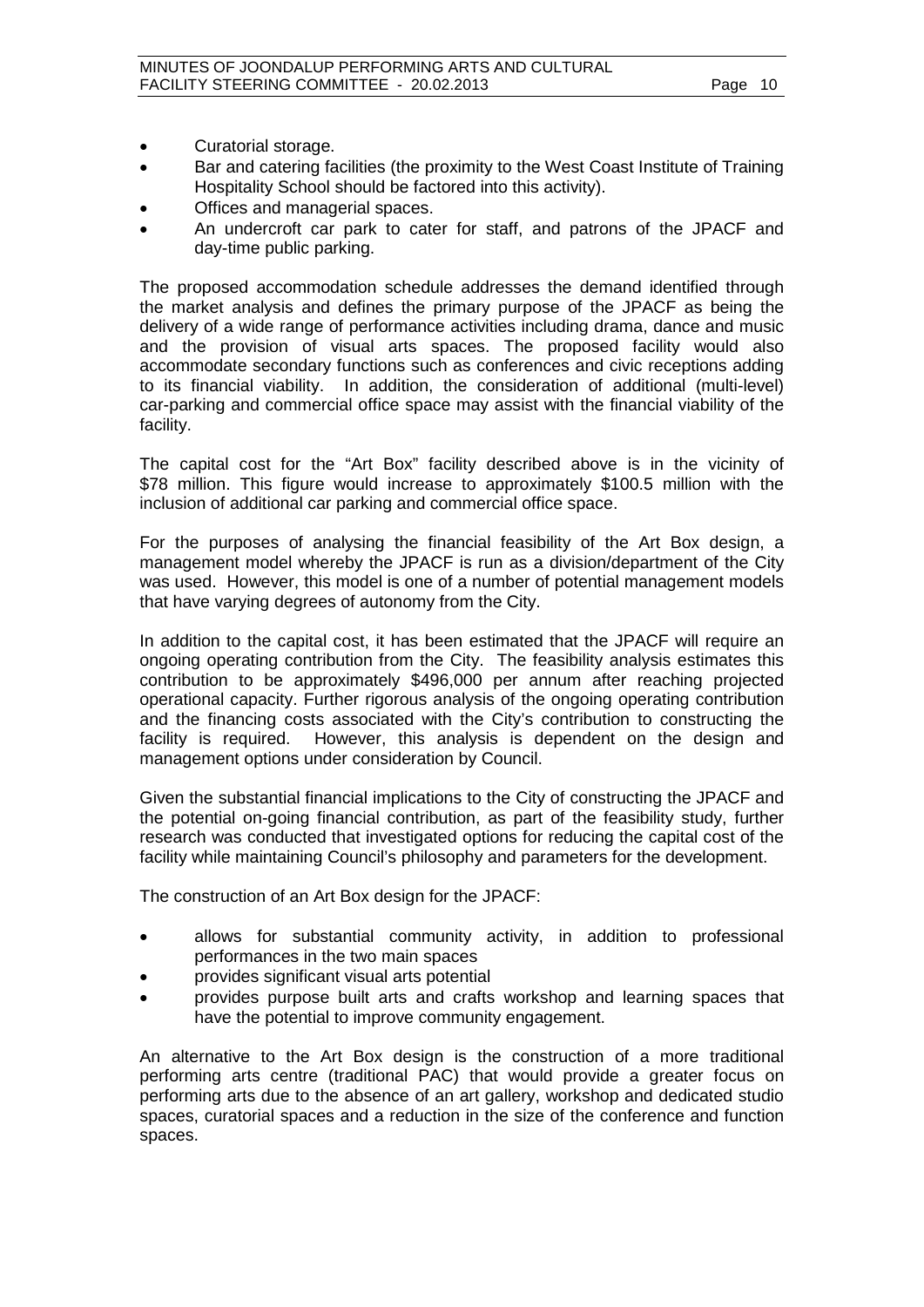For comparison purposes an estimate of the capital cost of a traditional performing arts centre was made based on the provision of the following:

- 550 seat lyric theatre
- 200 seat flexible "black box" theatre
- front of house amenities (including foyer, bar/restaurant and ancillary spaces)
- back of house amenities (including dressing rooms, storage and ancillary spaces)
- rehearsal and function spaces
- management spaces
- undercroft parking.

The capital cost of a traditional PAC is estimated to be \$58.8 million.

The program for a traditional design would vary considerably in terms of diversity and scale from that proposed by the Art Box design. Given that the size of the main theatre would be smaller, a traditional PAC would be limited in the number of annual hires, particularly for local community groups thereby reducing the potential income stream.

## **Issues and options considered**

It is clear from the results of the market analysis and feasibility study that there is a lack of facilities within the City and the north west metropolitan region. However, the construction and on-going operational costs will have significant financial implications to the City.

In considering proceeding with the development of a concept design for the JPACF, based on the information obtained through the market analysis and feasibility study, further investigation into the financial impact of the facility will need to be undertaken. The financial feasibility undertaken thus far focussed on the Art Box design. Substantial variations to this design, such as those considered in the traditional PAC will significantly impact on all financial aspects of the development; including capital cost, potential on-going City contribution, revenue, management costs and cost of finance.

These investigations, together with the identification of additional funding sources, will enable further recommendations to Council.

Further consideration of the benefits to the community of providing a comprehensive cultural and artistic program to residents and ratepayers should also be taken into account. The social impact of the provision of a facility such as the JPACF includes:

- personal and capital outcomes and practical outcomes associated with participation in arts and cultural activities
- personal confidence and self-esteem outcomes
- educational impacts
- local economic impact and regeneration
- health promotion
- increased social cohesion
- community development
- community empowerment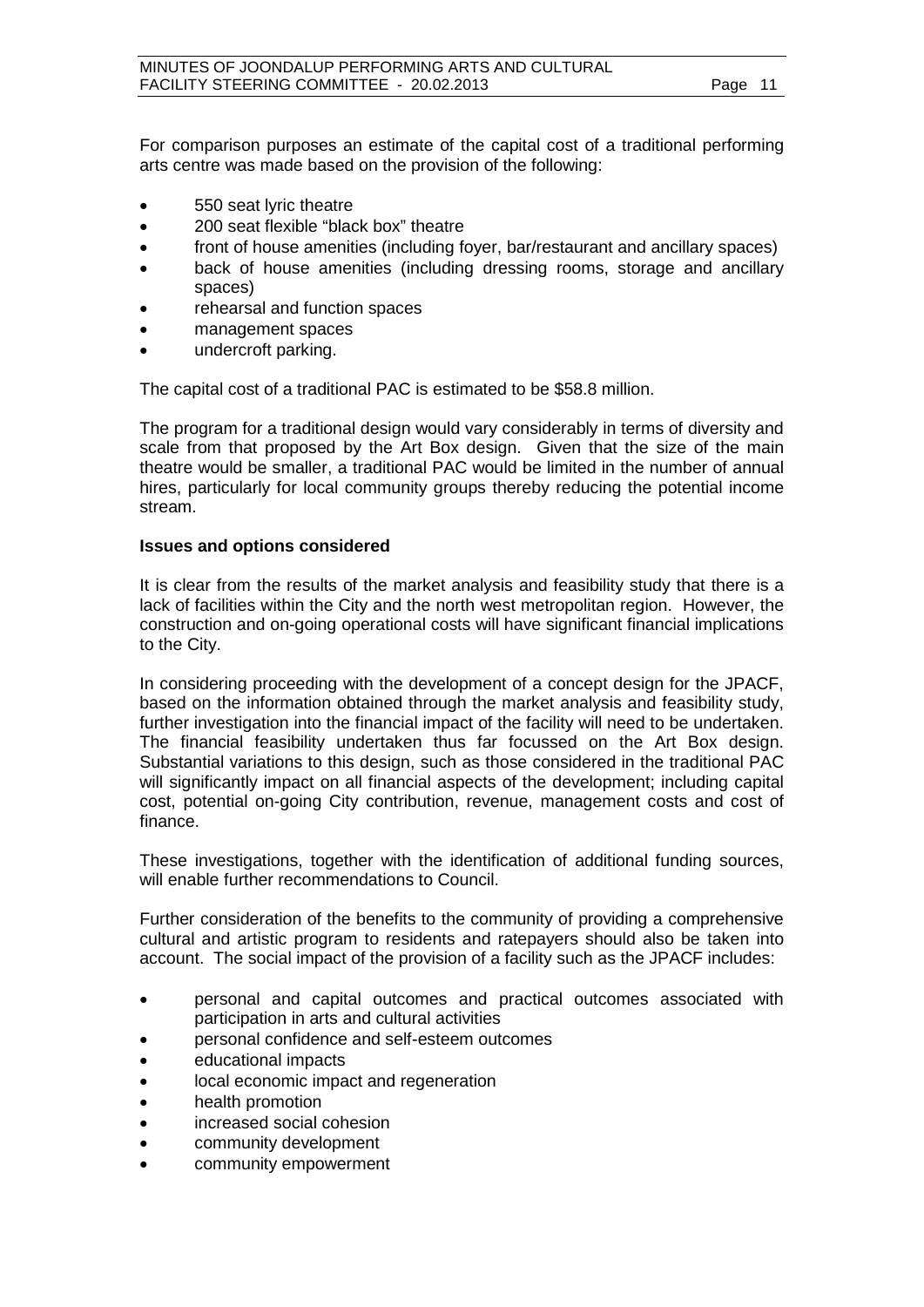- social inclusion
- a sense of local identity
- improved community safety
- sustainable development.

It is considered appropriate that a social and economic impact study be undertaken as part of the next phase of the project.

A proposed project program has been prepared for consideration (Attachment 4 refers). The next tasks and milestones are summarised below:

- Further investigations into alternative facility design options.
- Undertake a Social Impact Assessment of the JPACF.
- Further investigations of potential capital funding sources for the construction of the JPACF.
- Consideration of options for the development of a concept design for the facility.

# **Jinan Garden**

At its meeting held on 14 December 2010 (CJ217-12/10 refers), Council agreed to incorporate the Jinan Garden into the design of the JPACF. However, preliminary site investigations indicate that the JPACF site (Lot 1001 (3) Teakle Court) does not have the capacity to house both the JPACF and the Jinan Garden. In order to accurately review the design for the garden potential sites were investigated and an area of Central Park, adjacent to the JPACF site, was identified as a potential site for the Jinan Garden.

The design documentation prepared by the Jinan Municipal People's Government was reviewed by consultants Plan E and has been modified to suit the potential site and Western Australian conditions and statutory requirements. The City is currently undertaking a financial assessment of the revised design. Upon completion, financial assessment and proposed design will be presented to Council for consideration.

While the Jinan Garden is a development project in its own right, significant synergies exist between the proposed garden and the JPACF. Opportunities exist to integrate the access to both the garden and the JPACF into a cultural forecourt. It is therefore considered appropriate that the JPACF-Steering Committee has the opportunity to provide comment and feedback on the proposed location and design development of the Jinan Garden.

# **Legislation / Strategic Community Plan / policy implications**

| Legislation                     | The City is governed by the requirements of the Local<br>Government Act 1995 in relation to dealings involving<br>commercial undertakings and land development. |  |  |  |
|---------------------------------|-----------------------------------------------------------------------------------------------------------------------------------------------------------------|--|--|--|
| <b>Strategic Community Plan</b> |                                                                                                                                                                 |  |  |  |
| Key theme                       | Community Wellbeing.                                                                                                                                            |  |  |  |
| <b>Objective</b>                | Cultural development.                                                                                                                                           |  |  |  |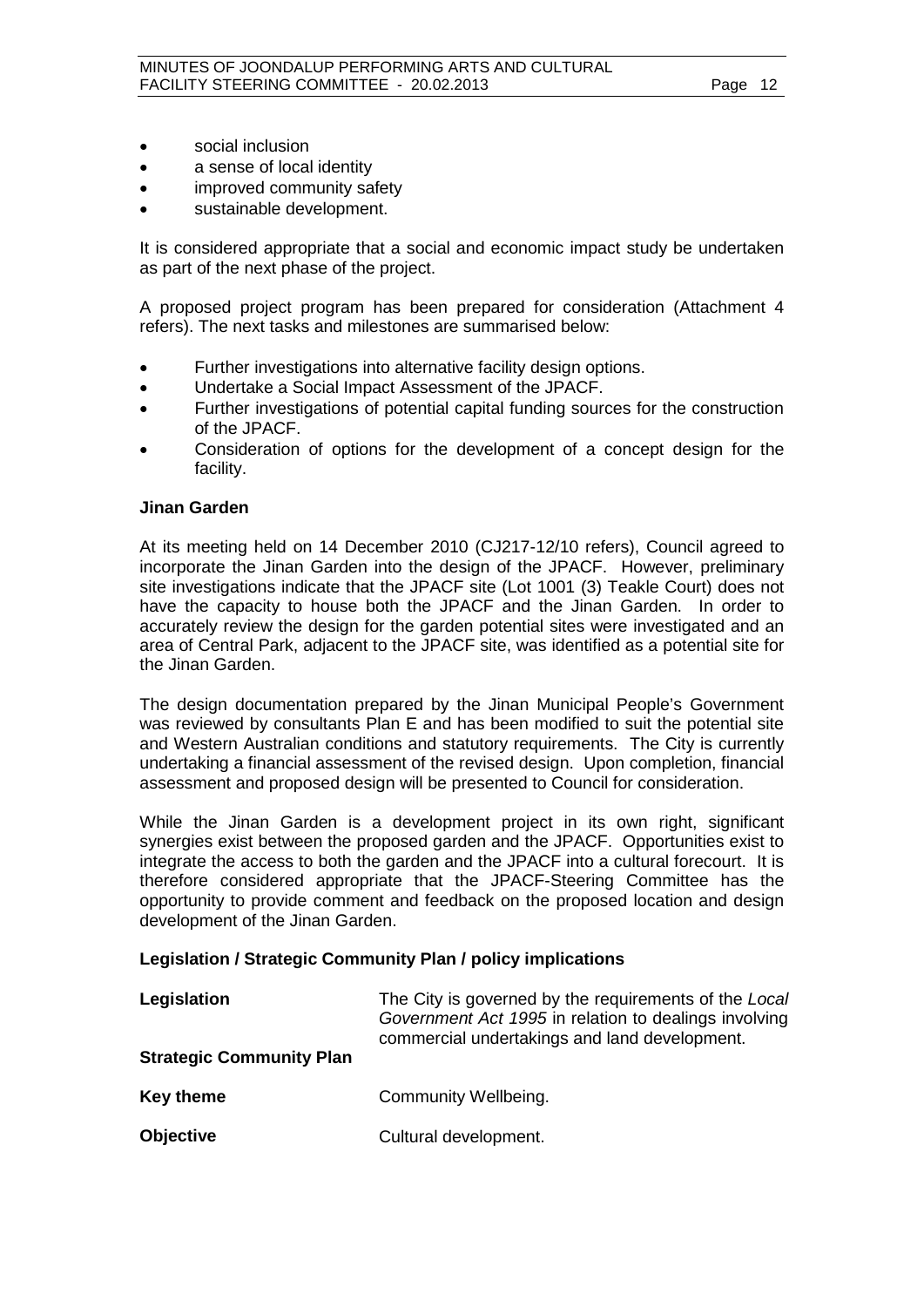| <b>Strategic initiative</b> |         | Establish a significant cultural facility with the capacity |  |  |
|-----------------------------|---------|-------------------------------------------------------------|--|--|
|                             |         | to attract world-class visual and performing arts           |  |  |
|                             | events. |                                                             |  |  |

**Policy** Not applicable.

# **Risk management considerations**

A Risk Register for the JPACF is provided as part of the Market Analysis and Feasibility Study. A comprehensive Risk Management Assessment Report outlining the risks apparent to the project will be prepared and updated as the project progresses.

# **Financial/budget implications**

The development of a Performing Arts and Cultural Facility will require a significant financial contribution towards the capital cost and a significant ongoing subsidy for the facility's operations.

| Account no.          | 1-210-C1002                                     |
|----------------------|-------------------------------------------------|
| <b>Budget Item</b>   | Joondalup Performing Arts and Cultural Facility |
| <b>Budget amount</b> | \$406,850                                       |
| Amount spent to date | \$161,778                                       |
| <b>Proposed cost</b> | \$N/A                                           |
| <b>Balance</b>       | \$245,072                                       |

The budget allocated for 2012-13 is for the engagement of consultants and other costs to assist with site assessment, feasibility plans, design concepts and financial modelling.

All amounts quoted in this report are to be exclusive of GST.

# **Regional significance**

The construction of the Joondalup Performing Arts and Cultural Facility will enhance the City Centre as the major commercial, educational, recreational and arts and culture centre for the northern corridor of the Perth metropolitan area.

# **Sustainability implications**

It is anticipated that environmental sustainability implications will be considered during the preparation of a concept design for the facility.

The engagement of the general community and bodies representing the arts community in the design and development stage of the project will cultivate a sense of ownership over the facility. This sense of ownership will provide the impetus for the ongoing sustainability of the facility by ensuring maximum use by a wide variety of individuals and groups.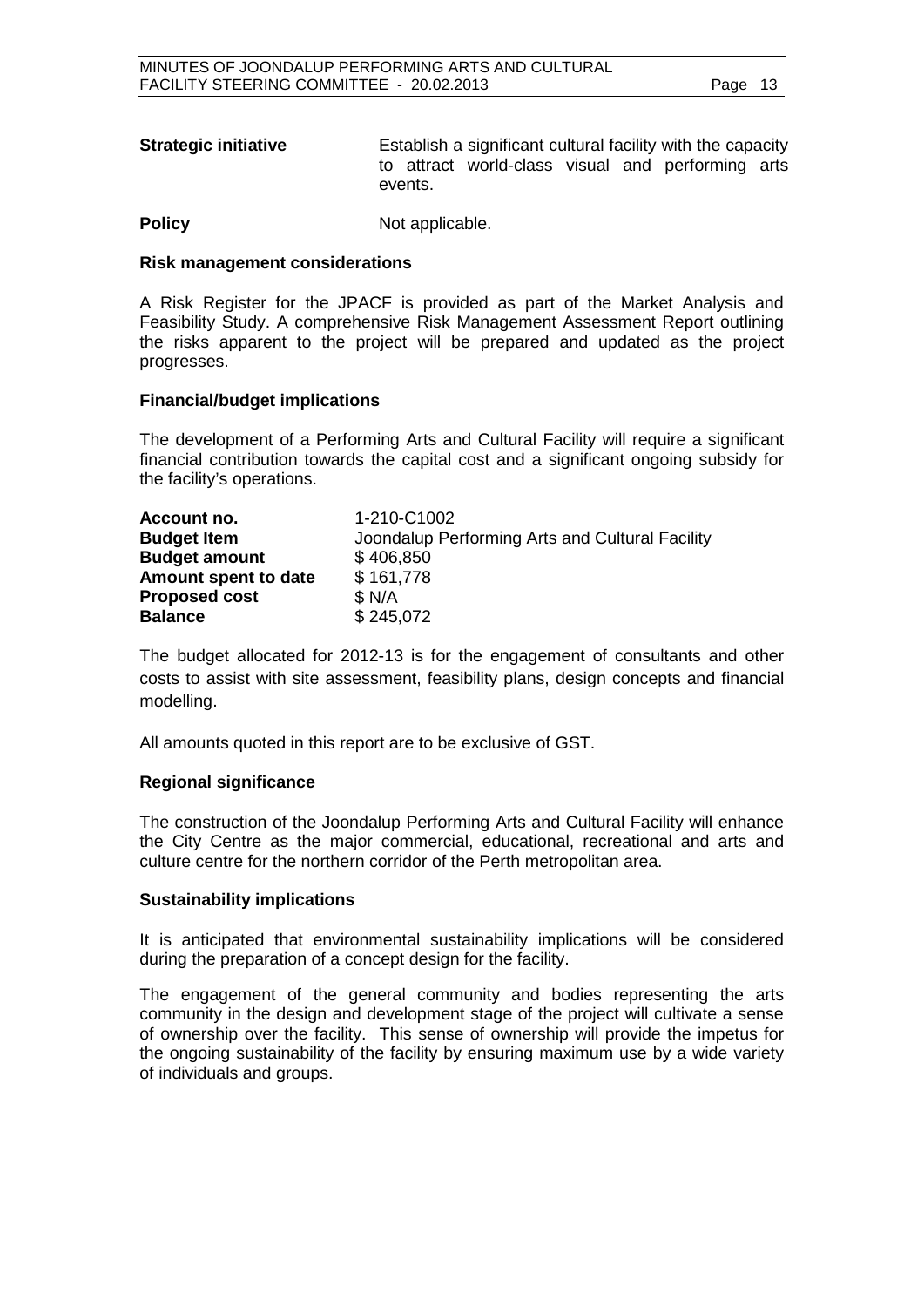# **Consultation**

A significant component of the Market Analysis and Feasibility Study undertaken by consultants Pracsys included consultation with Western Australian cultural organisations, arts producers, local cultural organisations, school based performing arts centres, existing conference/function venues and the Perth Convention Bureau.

The study also included data obtained by the City through consultation with local schools, Joondalup Learning Precinct institutions and the Department of Culture and the Arts.

Community consultation will also be undertaken in accordance with the City's public consultation policies and protocols as the project progresses.

# **COMMENT**

The Market Analysis and Feasibility Study has indicated that a Performing Arts and Cultural Facility will require significant capital investment and an ongoing operational subsidy. There exists a potential risk of the City over-investing in a cash flow negative facility therefore further investigations should be undertaken into opportunities for capital cost reduction and additional revenue streams through detailed examination of alternative facility concept design options.

To completely understand the cultural, social and economic impacts of a performing arts and cultural facility on the City, a comprehensive Social Impact Assessment should be conducted once a concept design has been ascertained. This assessment would assist the City in determining the overall impact of the JPACF and if the facility will be an effective method of achieving its cultural aspirations.

A capital cost funding strategy should be developed to explore all opportunities for capital fund raising. The study would explore in detail the possibilities for funding a performing arts and cultural facility including identification of funding sources and recommendations to maximise funding from key stakeholders.

Investigations into options for the development of a facility concept design have commenced and require further research. Alternative methods of developing a facility concept design such as an architectural design competition would be explored.

# **VOTING REQUIREMENTS**

Simple Majority.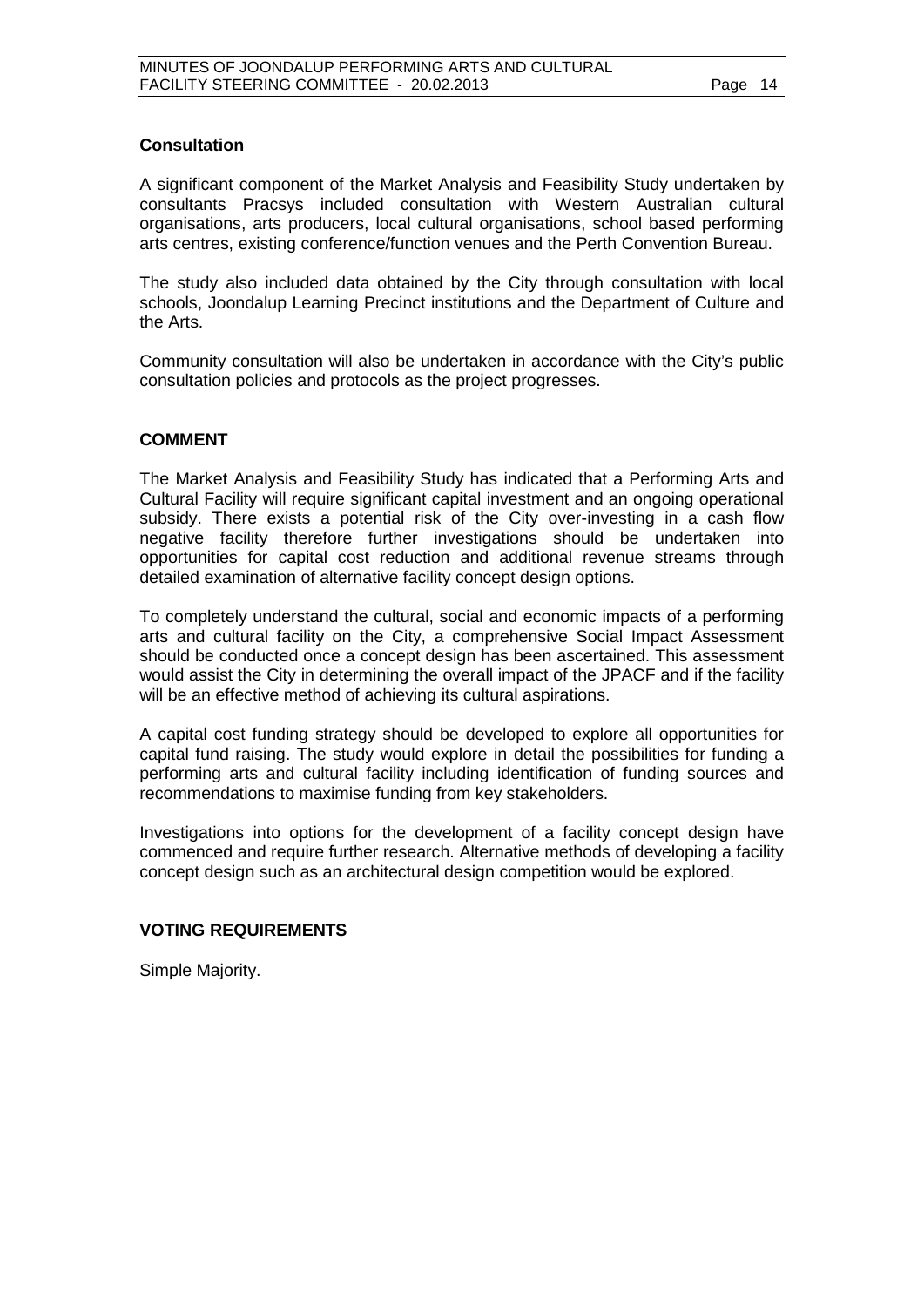*Cr Gobbert left the Room, the time being 6.38pm.* 

*The Manager Governance left the Room, the time being 6.43pm and returned at 6.47pm.*

**MOVED Cr Chester, SECONDED Cr Fishwick that Council:**

- **1 NOTES the Joondalup Performing Arts and Cultural Facility Project Status Report, including the Market Analysis and Feasibility Study as detailed in Attachment 1 to this Report;**
- **2 SUPPORTS progressing the Joondalup Performing Arts and Cultural Facility Project in accordance with the project program as detailed in Attachment 4 to this Report, including the following tasks:**
	- **2.1 Further investigations into alternative facility design options;**
	- **2.2 Undertake a Social Impact Assessment of the Joondalup Performing Arts and Cultural Facility;**
	- **2.3 Further investigations of potential capital funding sources for the construction of the Joondalup Performing Arts and Cultural Facility;**
	- **2.4 Further investigation of processes towards developing a concept design for the facility.**

# **The Motion was Put and CARRIED (9/0)**

**In favour of the Motion:** Crs Hollywood, Chester, Fishwick and McLean, Mr Bryant, Mr Dorney, Ms Evans, Mr Henderson and Mr Hunt.

*Appendix 1 refers*

*To access this attachment on electronic document, click here: [Attach1agnjpacf200213.pdf](http://www.joondalup.wa.gov.au/files/committees/JRPA/2013/Attach1agnjpacf200213.pdf)*